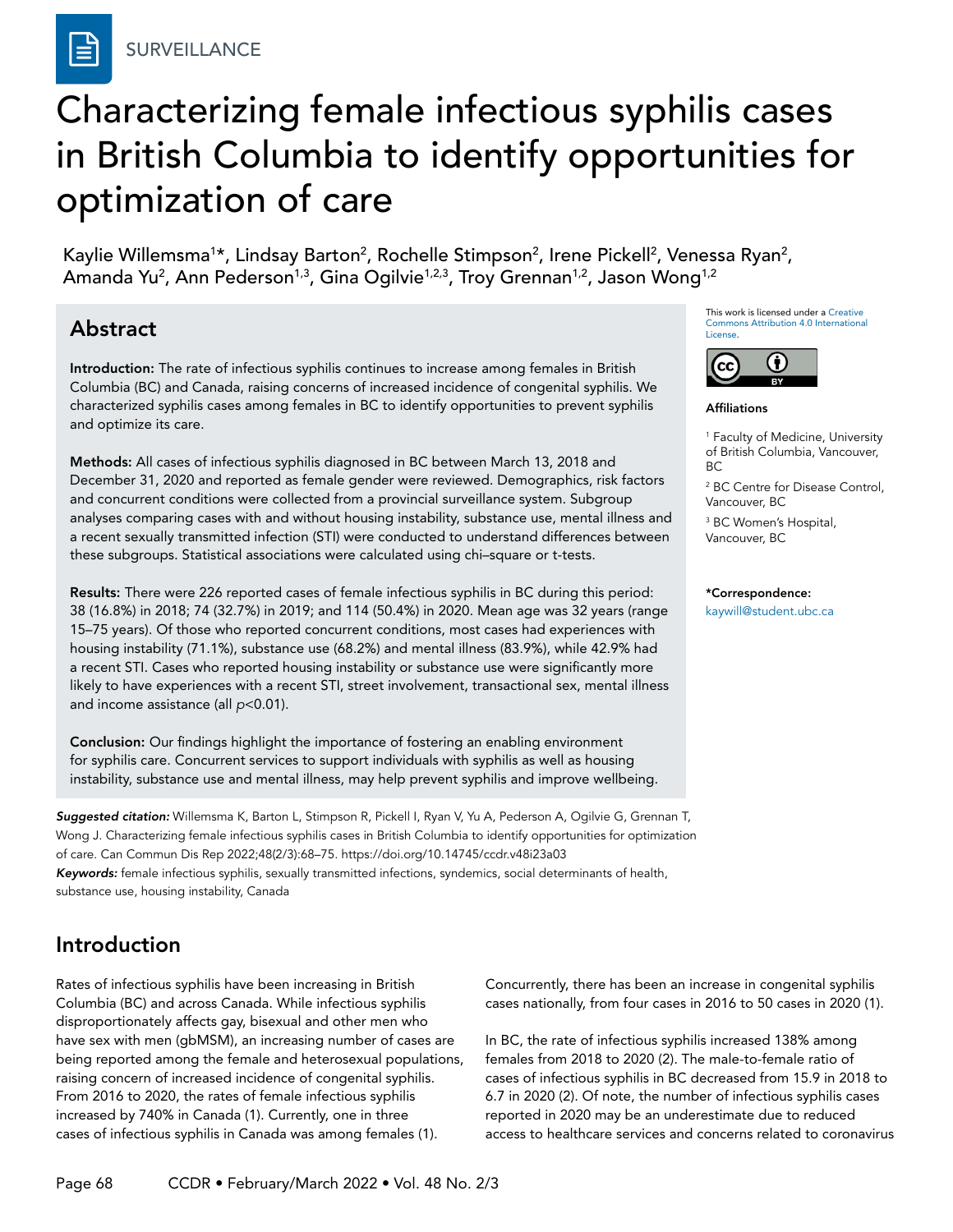

disease 2019 (COVID-19) (3). British Columbia reported three cases of early congenital syphilis in 2019; the first cases reported in six years (4). In response, the BC Centre for Disease Control (BCCDC) sought to update its provincial Syphilis Action Plan (5), with an added focus on the prevention of syphilis and related complications among females.

To inform the refresh of the Syphilis Action Plan, the BCCDC led consultations with stakeholders based on the pillars described in the *Pan-Canadian Sexually Transmitted and Blood-Borne Infections (STBBI) Framework for Action* (6,7). The consultations emphasized the need for a syndemics approach to address syphilis (7,8). Syndemics theory postulates that health problems tend to co-occur, are synergistic, and combine to exacerbate the health burden among marginalized populations (8). In particular, the consultations highlighted the need to address concurrent conditions, including housing instability, substance use and mental illness, as well as system factors such as relationship with a healthcare provider as part of the provincial syphilis response (6,7). To better understand the prevalence of these concurrent conditions and risk factors and to identify opportunities to optimize care for females affected by syphilis, we reviewed all cases of infectious syphilis among females reported in BC.

# Methods

### **Context**

Clinicians at the BCCDC conducted and/or coordinated case and partner management with testing providers for all infectious syphilis cases diagnosed in BC to ensure appropriate testing, treatment and follow-up. Since March 13, 2018, all case and partner information have been entered into the provincial Intrahealth Profile electronic medical record (EMR) systems.

### Inclusion criteria

This descriptive study involved a retrospective chart review of all female cases of infectious syphilis (i.e. primary, secondary or early latent stage) diagnosed in BC from March 13, 2018 to December 31, 2020. Case definitions for the infectious stages of syphilis are available on the BCCDC website (9).

### Data sources

Cases of female infectious syphilis were identified through the Intrahealth Profile EMR system. Details of the cases, including demographics, risk factors and concurrent conditions, were collected through both the EMR system and the CareConnect system. CareConnect is an integrated viewer of clinical information from across BC, including clinical encounters and laboratory information (10).

### Variables of interest

Geography was based on health authority boundaries in BC (11). Urbanity was defined as living in a metropolitan area with a population of more than 500,000.

The setting for syphilis testing was determined using the address of the ordering physician and classified as 1) community settings (including family practice, specialist and walk-in clinics), 2) hospital settings (including in-patient, out-patient and emergency departments) or 3) outreach settings (including clinics focused on caring for people living with human immunodeficiency virus [HIV], substance use, and/or mental illness).

The narrative notes were reviewed to understand the reason for testing that resulted in the syphilis diagnosis. Reason for testing was classified as 1) contact to a sexually transmitted infection (STI), 2) immigration medical examination, 3) incidental, 4) prenatal or at delivery, 5) routine screen or 6) symptomatic.

A recent STI was defined as a diagnosis of chlamydia, gonorrhea or syphilis in the five years prior to the syphilis diagnosis date.

Concurrent conditions (e.g. housing instability, street involvement, substance use and mental illness) were based on documentation of the condition in the clinical notes or as a diagnosis in the EMR with an International Classification of Diseases code. For simplicity, mental illness was categorized as yes/no. The types of substances used and housing status at the time of diagnosis were also collected when documented.

The number of partners included all those reported during the infectious period of syphilis. Partner notification was considered complete if syphilis clinicians were able to inform all partners or made all reasonable attempts to do so, or if the case indicated they would inform their partners themselves. Connection to a primary care provider was based on evidence of repeated visits and testing from the same provider.

Postal codes were used to estimate socioeconomic status using Statistics Canada's Canadian Index of Multiple Deprivation quintiles in four domains: 1) ethno-cultural composition; 2) situational vulnerability; 3) economic dependency; and 4) residential instability (12). If the client had no fixed address or an unknown postal code, the postal code of the ordering physician was used instead.

### Statistical analyses

Descriptive analyses were conducted on the full cohort of female infectious syphilis cases, with further sub-analysis done on the maternal cases. Chi-square or t-tests were conducted on four subgroups: 1) housing instability; 2) substance use; 3) mental illness; and 4) a recent STI to explore associations between concurrent conditions. These subgroups were chosen because of their known association with syphilis and potentiality for prevention of syphilis, as described in the Pan-Canadian STBBI Framework and BC's Syphilis Action Plan (5–7). Statistical significance was defined as *p*<0.01.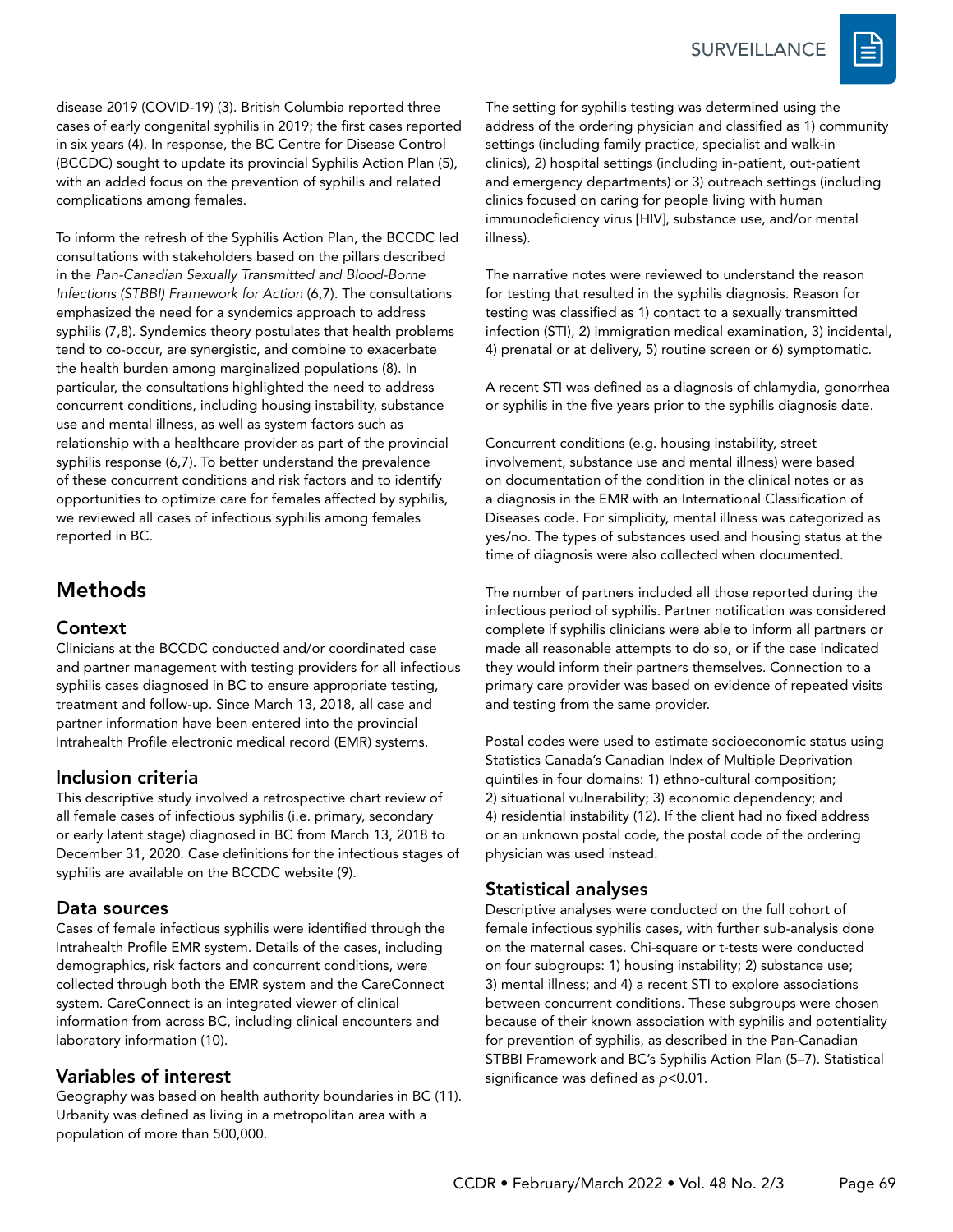

#### Ethics

This study was undertaken to support syphilis surveillance and prevention efforts which are under BCCDC's public health mandate; thus, ethics approval was not required.

### Results

In BC, there were 226 reported female cases of infectious syphilis between March 13, 2018 and December 31, 2020. The number of cases increased from 38 (16.8%) in 2018 to 74 (32.7%) in 2019 and 114 (50.4%) 2020. The mean number of cases per month was 4.0, 6.2 and 9.5 for 2018, 2019 and 2020, respectively. Mean age at diagnosis was 32 years (range 15–75 years). Cases were distributed across BC, with over half residing in BC's two most populated health authorities (i.e. Vancouver Coastal Health and Fraser Health Authority). Over two-thirds were diagnosed in the early latent stage of infection (Table 1).

#### Table 1: Descriptive statistics of female infectious syphilis cases

| <b>Variables</b>                  | n    | %     |
|-----------------------------------|------|-------|
| Age (years) (n=226)               |      |       |
| Mean                              | 32.5 | N/A   |
| Median                            | 30.9 | N/A   |
| Min                               | 15.5 | N/A   |
| Max                               | 75.4 | N/A   |
| Age categories (n=226)            |      |       |
| Younger than 20 years             | 18   | 8.0%  |
| $20 - 30$ years                   | 81   | 35.8% |
| 30-40 years                       | 92   | 40.7% |
| 40-50 years                       | 16   | 7.1%  |
| Older than 50 years               | 19   | 8.4%  |
| Year-total (n=226)                |      |       |
| 2018 <sup>a</sup>                 | 38   | 16.8% |
| 2019                              | 74   | 32.7% |
| 2020                              | 114  | 50.4% |
| Year—mean cases per month (n=226) |      |       |
| $2018^a$                          | 4.0  | N/A   |
| 2019                              | 6.2  | N/A   |
| 2020                              | 9.5  | N/A   |
| Health Authority (n=223)          |      |       |
| Northern                          | 9    | 4.0%  |
| Interior                          | 24   | 10.8% |
| Vancouver Island                  | 59   | 26.5% |
| Fraser                            | 61   | 27.4% |
| Vancouver Coastal                 | 70   | 31.4% |
| Urbanity (n=213)                  |      |       |
| Metropolitan                      | 106  | 49.8% |
| Non-metropolitan                  | 107  | 50.2% |

#### Table 1: Descriptive statistics of female infectious syphilis cases (*continued*)

| <b>Variables</b>                | n   | %     |
|---------------------------------|-----|-------|
| Ethnicity (n=92)                |     |       |
| White                           | 31  | 33.7% |
| Non-white                       | 61  | 66.3% |
| <b>Stage (n=226)</b>            |     |       |
| Primary                         | 22  | 9.7%  |
| Secondary                       | 49  | 21.7% |
| Early latent                    | 155 | 68.6% |
| Pregnancy (n=116)               |     |       |
| Yes                             | 24  | 20.7% |
| No                              | 92  | 79.3% |
| Diagnosis setting (n=148)       |     |       |
| Community                       | 71  | 48.0% |
| Hospital                        | 28  | 18.9% |
| Outreach                        | 49  | 33.1% |
| Reason for testing (n=217)      |     |       |
| Contact to STI                  | 34  | 15.7% |
| Immigration medical examination | 5   | 2.3%  |
| Incidental                      | 22  | 10.1% |
| Prenatal or at delivery         | 23  | 10.6% |
| Routine screen                  | 60  | 27.7% |
| Symptomatic                     | 73  | 33.6% |
| Recent STI (n=198)              |     |       |
| Yes                             | 85  | 42.9% |
| No                              | 113 | 57.1% |
| HIV positive (n=198)            |     |       |
| Yes                             | 8   | 4.0%  |
| No                              | 190 | 96.0% |
| Housing (n=97)                  |     |       |
| Stable                          | 28  | 28.9% |
| Not stable                      | 69  | 71.1% |
| No fixed address                | 43  | 44.3% |
| Single room occupancy/hotel     | 15  | 15.5% |
| Modular/subsidized              | 7   | 7.2%  |
| Shelter                         | 4   | 4.1%  |
| Street involved (n=89)          |     |       |
| Yes                             | 64  | 71.9% |
| No                              | 25  | 28.1% |
| Transactional sex (n=42)        |     |       |
| Yes                             | 26  | 61.9% |
| No                              | 16  | 38.1% |
| Substance use (n=157)           |     |       |
| No                              | 50  | 31.9% |
| Yes                             | 107 | 68.2% |
| Alcohol                         | 10  | 6.4%  |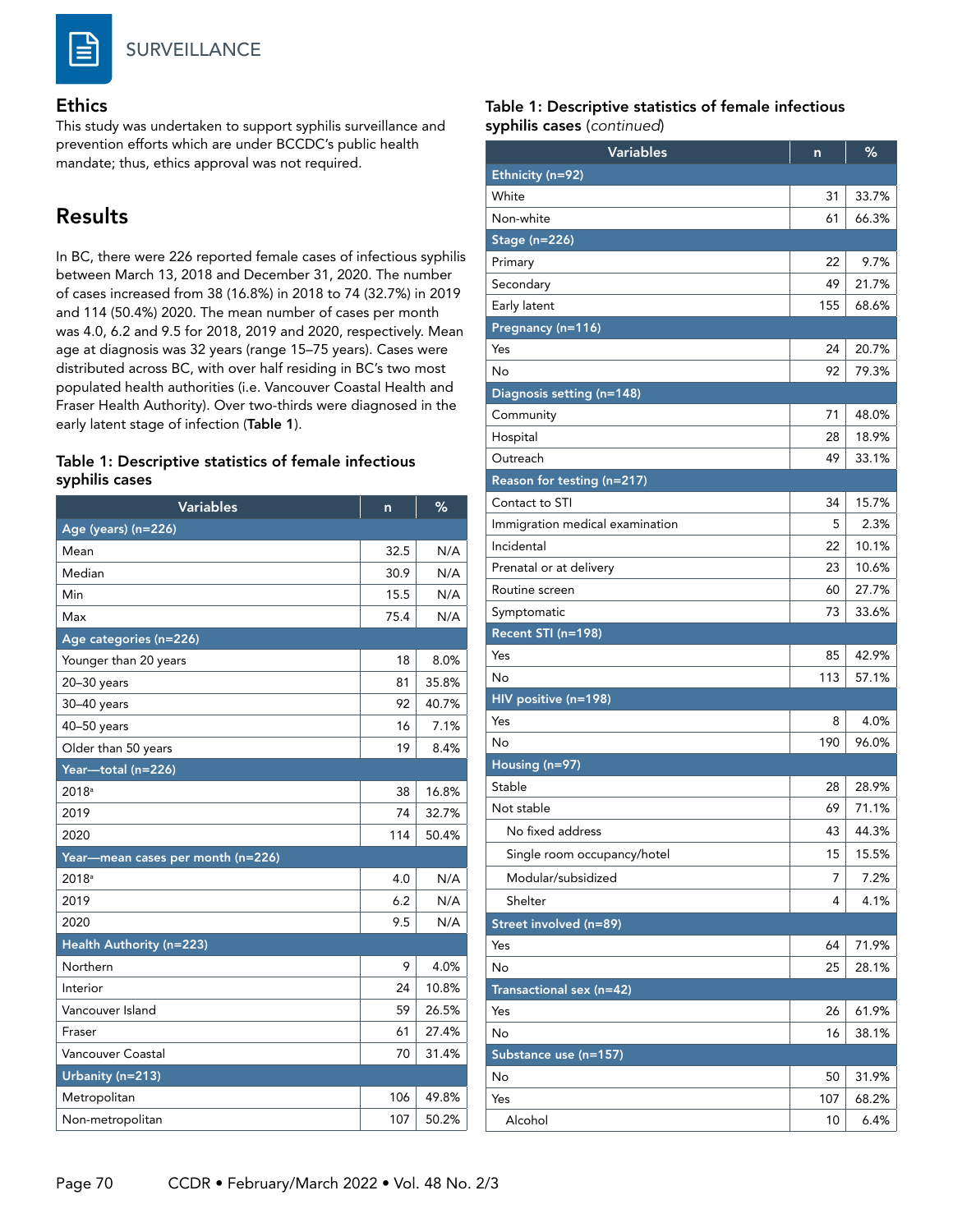**SURVEILLANCE** 



#### Table 1: Descriptive statistics of female infectious syphilis cases (*continued*)

| Substance use (n=157) (continued)<br>Stimulants<br>Opioids<br>Benzodiazepines                          | 17<br>3<br>1<br>76 | 10.8%<br>1.9%<br>0.6% |  |
|--------------------------------------------------------------------------------------------------------|--------------------|-----------------------|--|
|                                                                                                        |                    |                       |  |
|                                                                                                        |                    |                       |  |
|                                                                                                        |                    |                       |  |
|                                                                                                        |                    |                       |  |
| Polysubstance                                                                                          |                    | 48.4%                 |  |
| Mental illness (n=87)                                                                                  |                    |                       |  |
| Yes                                                                                                    | 73                 | 83.9%                 |  |
| No                                                                                                     | 14                 | 16.1%                 |  |
| Income assistance (n=59)                                                                               |                    |                       |  |
| Yes                                                                                                    | 39                 | 66.1%                 |  |
| No                                                                                                     | 20                 | 33.9%                 |  |
| History of incarceration (n=20)                                                                        |                    |                       |  |
| Yes                                                                                                    | 17                 | 85.0%                 |  |
| No                                                                                                     | 3                  | 15.0%                 |  |
| Gender of partners (n=199)                                                                             |                    |                       |  |
| Female only                                                                                            | 2                  | 1.0%                  |  |
| Male only                                                                                              | 191                | 96.0%                 |  |
| Male and female                                                                                        | 6                  | 3.0%                  |  |
| Number of partners (n=188)                                                                             |                    |                       |  |
| Mean                                                                                                   | 2.6                | N/A                   |  |
| 0                                                                                                      | 8                  | 4.3%                  |  |
| 1                                                                                                      | 94                 | 50.0%                 |  |
| $2 - 5$                                                                                                | 75                 | 39.9%                 |  |
| 6 or more                                                                                              | 11                 | 5.8%                  |  |
| Partner notification completion (n=217)                                                                |                    |                       |  |
| Yes                                                                                                    | 146                | 67.3%                 |  |
| No                                                                                                     | 71                 | 32.7%                 |  |
| Connected to primary care provider (n=220)                                                             |                    |                       |  |
| Yes                                                                                                    | 176                | 80.0%                 |  |
| No<br>Abbreviations: HIV, human immunodeficiency virus; N/A, not applicable; STI, sexually transmitted | 44                 | 20.0%                 |  |

infection a Data from March 13 to December 31, 2018

The most common setting of diagnosis was community (n=71/148, 48.0%) followed by outreach (n=49/148, 33.1%) and hospital (28/148, 18.9%). The most common reason for testing was the presentation of symptoms consistent with syphilis (n=73/217, 33.6%), followed by routine screening (n=60/217, 27.7%) and due to notification of exposure to an STI (n=34/217, 15.7%). Prenatal/at delivery screening for syphilis was the reason for diagnosis in about 10% of cases (n=23/217). Eight cases were co-infected with HIV, representing 4.0% of the 198 cases with known HIV status. On average, each case had 2.6 previous partners. Most cases completed the partner notification process (n=146/217, 67.3%) and were connected to a primary care provider (n=176/220, 80.0%) (Table 1).

Among cases where concurrent conditions were reported, 42.9% (n=85/198) had a recent STI and the majority had experiences with housing instability (n=69/97, 71.1%), street involvement (n=64/89, 71.9%), transactional sex (n=26/42, 61.9%), substance use (n=107/157, 68.2%), mental illness (n=73/87, 83.9%) and income assistance (n=39/59, 66.1%). Additionally, 17 cases reported a history of incarceration, which represented 85.0% (n=17/20) of those with known incarceration history, or 7.5% (n=17/226) of all cases (Table 1).

Over half the cases were in the two lowest quintiles for situational vulnerability and residential instability (52.8% and 60.3%, respectively), of Statistics Canada's Canadian Index of Multiple Deprivation Quintiles. The ethno-cultural and economic dependency composition quintiles were more evenly distributed (Figure 1).

#### Figure 1: Statistics Canada's Canadian Index of Multiple Deprivation Quintiles (n=212)<sup>a</sup>



a This population-level data is based on the 2016 Canadian census, the definitions of each index and factors considered to classify postal code into the quintiles of privilege-deprivation is available from:<https://www150.statcan.gc.ca/n1/pub/45-20-0001/452000012019002-eng.htm>

There were 24 cases of maternal infectious syphilis, representing 20.7% of the 116 cases of those with known pregnancy status. Mean age was 30 years (range 23–41 years). Nearly half (n=11/23, 47.8%) resided in a metropolitan area. Over 90% were diagnosed in the early latent stage of infection. With regard to concurrent conditions, many maternal cases of syphilis had a recent STI (n=8/21, 38.1%) and had experiences with housing instability (n=7/17, 41.2%), street involvement (n=7/12, 58.3%), substance use (n=10/17, 58.8%) and mental illness (n=6/9, 66.7%) (Annex Table A1).

Our analysis on the four subgroups found that cases with unstable housing were significantly more likely to have experiences with diagnosis of a recent STI, street involvement, transactional sex, substance use, mental illness, income assistance and to not complete partner notification (*p*<0.01 for all). Cases who used substances were significantly more likely to have experiences with diagnosis of a recent STI, unstable housing, street involvement, transactional sex, mental illness and income assistance (*p*<0.01 for all). Cases who were diagnosed with mental illness were significantly more likely to have experiences with housing instability, street involvement and substance use (*p*<0.01 for all). Lastly, cases who had a recent STI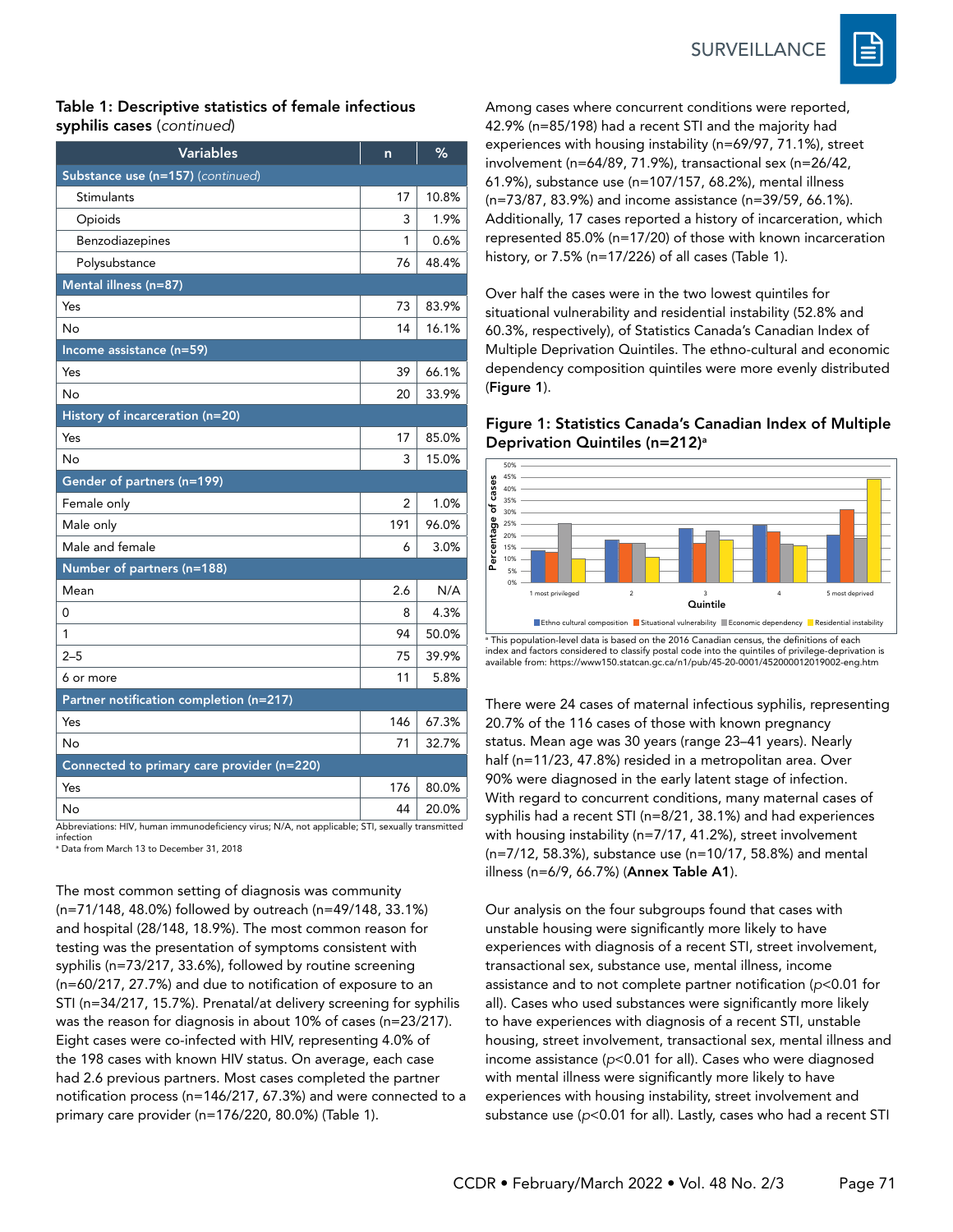were significantly more likely to reside in a metropolitan area and to have experiences with unstable housing, street involvement and substance use (*p*<0.01 for all) (Table 2).

#### Table 2: Subgroup analyses

|                                       | <b>Subgroups</b>                   |                               |                             |                                   |
|---------------------------------------|------------------------------------|-------------------------------|-----------------------------|-----------------------------------|
| <b>Variables</b>                      | Housing<br>instability<br>$(n=97)$ | Substance<br>use<br>$(n=157)$ | Mental<br>illness<br>(n=87) | Recent<br><b>STI</b><br>$(n=198)$ |
| Urbanity                              | N/S                                | N/S                           | N/S                         | 0.0123                            |
| <b>Recent STI</b>                     | 0.0003                             | 0.0025                        | N/S                         | N/A                               |
| Housing instability                   | N/A                                | < 0.0001                      | 0.0006                      | 0.0003                            |
| Street involvement                    | < 0.0001                           | < 0.0001                      | 0.0005                      | 0.0062                            |
| Transactional sex                     | < 0.0001                           | < 0.0001                      | N/S                         | N/S                               |
| Substance use                         | < 0.0001                           | N/A                           | 0.0003                      | 0.0025                            |
| Mental illness                        | 0.0006                             | 0.0003                        | N/A                         | N/S                               |
| Income assistance                     | 0.0028                             | 0.0003                        | N/S                         | N/S                               |
| Partner notification<br>not completed | 0.0082                             | N/S                           | N/S                         | N/S                               |

Abbreviations: N/A, not applicable; N/S, not significant; STI, sexually transmitted infection

# **Discussion**

We described all female infectious syphilis cases diagnosed in BC between March 2018 to December 2021 to better understand the drivers of syphilis infection and opportunities to optimize care for females affected by syphilis. We found that a high proportion of the female cases of syphilis in BC reported housing instability, street involvement, substance use, mental illness and income assistance. Our analysis on each of the four subgroups found strong associations between these conditions.

There are few studies focused on female infectious syphilis globally. Recent studies from Manitoba, Canada have found a similarly high prevalence of concurrent conditions (13,14). A descriptive study of female syphilis from 2003–2015 found that compared with male syphilis cases, female cases were more likely to report co-infection with chlamydia and alcohol use (13). Furthermore, the proportion of heterosexual cases of syphilis reporting co-infection with chlamydia, housing instability and substance use, were higher in 2015–2018 compared with 2011–2014, which coincided with a decrease in the ratio of male to female cases in Manitoba (14). The authors concluded there were two simultaneous epidemics of syphilis: one amongst gbMSM and a second amongst the heterosexual population, with the latter being more challenging to control (14).

We also found a high proportion of maternal infectious syphilis cases had a recent STI; a finding similar to that reported in an American national case study from 2012–2016 (15). Our analysis of maternal cases found a high proportion of street involvement, substance use, mental illness and income assistance, consistent with a recent review by the Public Health Agency of Canada (16). These factors may also contribute to experiences of discrimination and impact access to prenatal care affecting the overall health and wellbeing of both the mother and baby (16).

The strong association between the socioeconomic determinants, concurrent conditions and syphilis infection support the need for a syndemics-based approach to respond to the current syphilis epidemic (6,7,17–20). This includes recognizing and deconstructing structural barriers such as those for affordable and stable housing (16). Our study found an overrepresentation of females with syphilis were in the most deprived residential instability quintiles, emphasizing the marginalization of female cases of syphilis in BC.

Incarceration is also a key factor that intersects and can exacerbate STBBI infection. Two recent Canadian reviews found that the incarcerated population was more mobile and had high rates of experiences with substance use, mental illness, transactional sex, and financial and housing instability (21,22). These concurrent conditions are mutually reinforcing, and complicate STBBI diagnosis and follow-up care, related to stigma and a lack of connection to a consistent care provider, ultimately contributing to worse health outcomes (21,22). Thus, partnerships with federal and provincial correctional institutions can help support people infected with syphilis. While most correctional institutions have STBBI screening programs, these programs vary greatly with regard to diseases screened, approach to testing (i.e. opt-in or opt-out) and whether individuals need to be symptomatic to be tested for STBBIs (23–25). Our study adds to existing literature supporting the implementation of universal client-centred STBBI screening in all correctional settings (23,25).

Our study can offer insights into opportunities to improve syphilis care. We found almost half of diagnoses were in the community setting, which may be an area for investment to better address both syphilis and the other intersecting epidemics, such as housing instability, substance use and mental illness, through co-location of additional supports like social worker and counselling services (19). Moreover, engagement with emergency departments, urgent care centres and correctional institutions to develop standards and tailored resources for those settings may help identify cases of syphilis and improve linkage to care and public health outreach teams. While not the setting where the majority of cases in our study were diagnosed, emergency departments are frequently used by populations who do not have a primary care provider or who experience marginalization through financial instability, lack of housing and other support systems (16).

#### Limitations

This study has several limitations. First, the chart review did not capture the full medical and social history of every case. As a result, presence or absence of risk factors and concurrent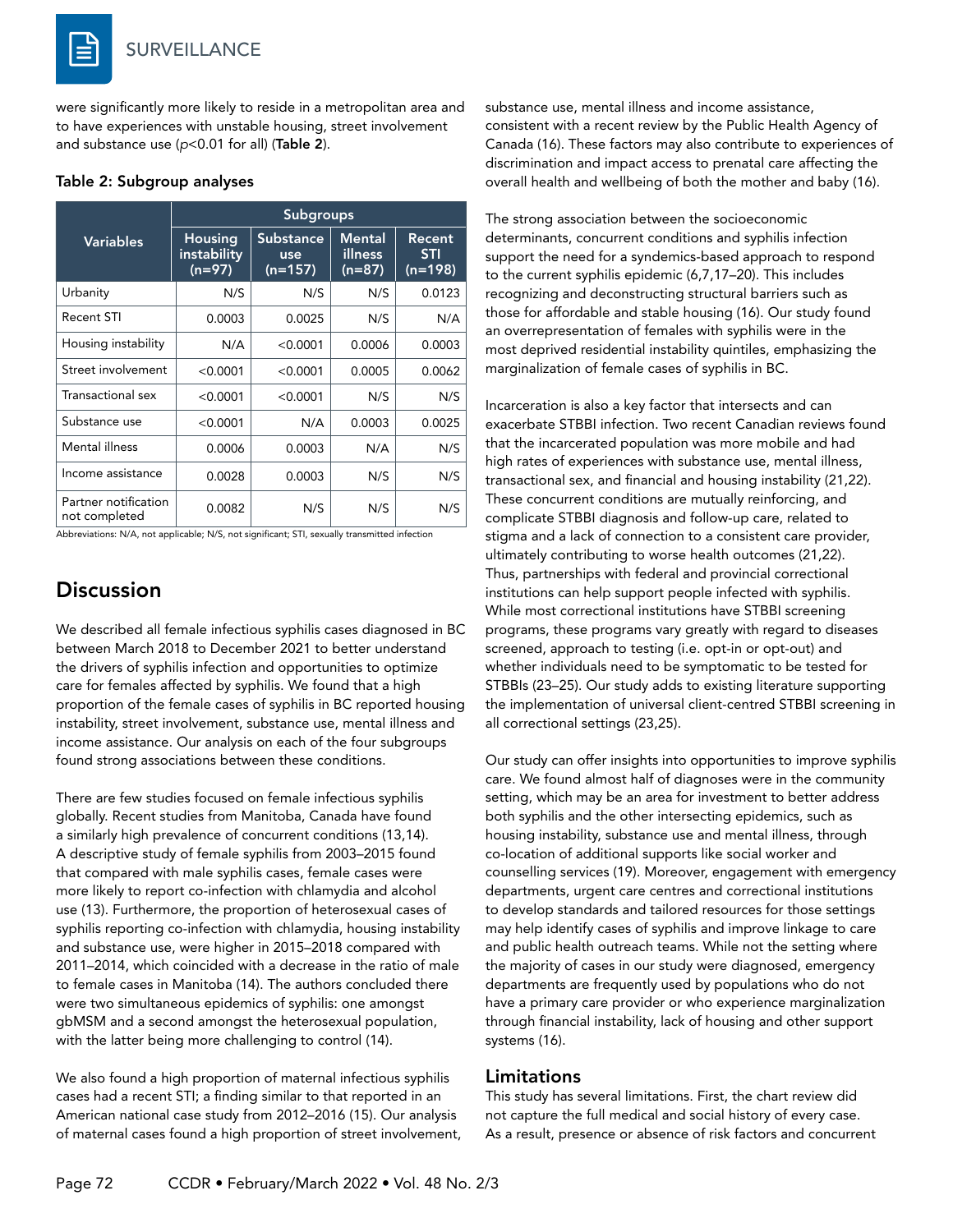

conditions was not known for all cases and certain variables had smaller sample sizes. For instance, there was limited and non-specific data documented in client's charts regarding the ethnicity of cases. Improved understanding of differential experiences by ethnic groups has previously been identified as a priority for further work in BC (26,27). Second, only cases of infectious syphilis that were diagnosed could be analyzed; thus, certain populations who lack access, awareness or agency to seek syphilis testing would have been under-represented in this study. Lastly, this study was descriptive in nature and does not demonstrate causality between the drivers of infection and the diagnosis of syphilis. However, our findings are consistent with the literature and strengthen the evidence for increased services to address socioeconomic and concurrent conditions in the response to the syphilis epidemic.

### Conclusion

Overall, this study characterized all female cases of infectious syphilis diagnosed in BC over a nearly three-year period. We found that of the 226 female cases of infectious syphilis, a substantial proportion had concurrent conditions, including housing instability, substance use and mental illness. To our knowledge, this is the largest descriptive analysis of infectious syphilis among females in Canada. Additionally, the use of comprehensive, provincial clinical information systems allowed for a more in-depth understanding of the socioeconomic context of infectious syphilis cases. The findings from our study can help inform interventions to foster enabling environments to prevent and optimize the care for females affected by syphilis, such as integrating mental illness and substance use supports with STI care.

### Authors' statement

KW — Conceptualization, methodology, investigation, data curation, writing–original draft, review and editing LB — Conceptualization, methodology, investigation, review and

- editing RS — Review and editing
- IP Investigation, review and editing
- VR Conceptualization, methodology, data curation, review and editing
- AY Data curation, review and editing
- AP Review and editing
- GO Review and editing
- TG Conceptualization, review and editing

JW — Conceptualization, methodology, writing–original draft, review and editing, project administration

The content and view expressed in this article are those of the authors and do not necessarily reflect those of the Government of Canada.

### Competing interests

The authors have no conflicts of interest to declare.

## Acknowledgements

The authors would like to thank E Wong for her contributions to this study. We would also like to recognize the BCCDC Public Health Laboratory and syphilis clinical team for their ongoing role in caring and advocating for those affected by syphilis.

# Funding

No external funding was received for this project.

# References

- 1. Public Health Agency of Canada. Infectious Syphilis and Congenital Syphilis in Canada, 2020 (infographic). Ottawa (ON): PHAC; 2021 (accessed 2021-08-03). [https://](https://www.canada.ca/en/public-health/services/publications/diseases-conditions/infectious-syphilis-congenital-syphilis-canada-2020.html) [www.canada.ca/en/public-health/services/publications/](https://www.canada.ca/en/public-health/services/publications/diseases-conditions/infectious-syphilis-congenital-syphilis-canada-2020.html) [diseases-conditions/infectious-syphilis-congenital-syphilis](https://www.canada.ca/en/public-health/services/publications/diseases-conditions/infectious-syphilis-congenital-syphilis-canada-2020.html)[canada-2020.html](https://www.canada.ca/en/public-health/services/publications/diseases-conditions/infectious-syphilis-congenital-syphilis-canada-2020.html)
- 2. British Columbia Centre for Disease Control. STI Reports. Vancouver (BC): BCCDC; 2021 (accessed 2021-06-22). [http://](http://www.bccdc.ca/health-professionals/data-reports/sti-reports) [www.bccdc.ca/health-professionals/data-reports/sti-reports](http://www.bccdc.ca/health-professionals/data-reports/sti-reports)
- 3. Ablona A, Chang HJ, Grace D, Worthington C, Wong J, Ogilvie G, Gilbert M. Sex in the Time of COVID-19: Preliminary results from a survey conducted on July 21 to August 4, 2020. Vancouver (BC): DISHI; 2020 (accessed 2021-11-03). [https://dishiresearch.ca/resource/sex-in](https://dishiresearch.ca/resource/sex-in-the-time-of-covid-19-preliminary-results-from-a-survey-conducted-on-july-21-to-august-4-2020/)[the-time-of-covid-19-preliminary-results-from-a-survey](https://dishiresearch.ca/resource/sex-in-the-time-of-covid-19-preliminary-results-from-a-survey-conducted-on-july-21-to-august-4-2020/)[conducted-on-july-21-to-august-4-2020/](https://dishiresearch.ca/resource/sex-in-the-time-of-covid-19-preliminary-results-from-a-survey-conducted-on-july-21-to-august-4-2020/)
- 4. British Columbia Centre for Disease Control. British Columbia Syphilis Indicators 2021 Q3. Vancouver (BC): BCCDC; 2021 (accessed 2021-12-27). [http://www.bccdc.](http://www.bccdc.ca/resource-gallery/Documents/Statistics%20and%20Research/Statistics%20and%20Reports/STI/BC_syphilis_indicators_2021Q3_FINAL.pdf) [ca/resource-gallery/Documents/Statistics%20and%20](http://www.bccdc.ca/resource-gallery/Documents/Statistics%20and%20Research/Statistics%20and%20Reports/STI/BC_syphilis_indicators_2021Q3_FINAL.pdf) [Research/Statistics%20and%20Reports/STI/BC\\_syphilis\\_](http://www.bccdc.ca/resource-gallery/Documents/Statistics%20and%20Research/Statistics%20and%20Reports/STI/BC_syphilis_indicators_2021Q3_FINAL.pdf) [indicators\\_2021Q3\\_FINAL.pdf](http://www.bccdc.ca/resource-gallery/Documents/Statistics%20and%20Research/Statistics%20and%20Reports/STI/BC_syphilis_indicators_2021Q3_FINAL.pdf)
- 5. British Columbia Centre for Disease Control. Syphilis Action Plan. Vancouver (BC): BCCDC; 2016 (accessed 2021-05-27). [http://www.bccdc.ca/resource-gallery/Documents/](http://www.bccdc.ca/resource-gallery/Documents/Statistics%20and%20Research/Statistics%20and%20Reports/STI/Syphilis%20Action%20Plan.pdf) [Statistics%20and%20Research/Statistics%20and%20Reports/](http://www.bccdc.ca/resource-gallery/Documents/Statistics%20and%20Research/Statistics%20and%20Reports/STI/Syphilis%20Action%20Plan.pdf) [STI/Syphilis%20Action%20Plan.pdf](http://www.bccdc.ca/resource-gallery/Documents/Statistics%20and%20Research/Statistics%20and%20Reports/STI/Syphilis%20Action%20Plan.pdf)
- 6. Public Health Agency of Canada. Reducing the health impact of sexually transmitted and blood-borne infections in Canada by 2030: A pan-Canadian STBBI framework for action. Ottawa (ON): PHAC; 2018 (accessed 2021-08-03). [https://www.canada.ca/en/public-health/services/infectious](https://www.canada.ca/en/public-health/services/infectious-diseases/sexual-health-sexually-transmitted-infections/reports-publications/sexually-transmitted-blood-borne-infections-action-framework.html)[diseases/sexual-health-sexually-transmitted-infections/](https://www.canada.ca/en/public-health/services/infectious-diseases/sexual-health-sexually-transmitted-infections/reports-publications/sexually-transmitted-blood-borne-infections-action-framework.html) [reports-publications/sexually-transmitted-blood-borne](https://www.canada.ca/en/public-health/services/infectious-diseases/sexual-health-sexually-transmitted-infections/reports-publications/sexually-transmitted-blood-borne-infections-action-framework.html)[infections-action-framework.html](https://www.canada.ca/en/public-health/services/infectious-diseases/sexual-health-sexually-transmitted-infections/reports-publications/sexually-transmitted-blood-borne-infections-action-framework.html)
- 7. Wong J, Ryan V, Bharmal A, Morshed M, Ford G, Mooder K, Giesbrecht E, Pederson A, Grennan T, Gilbert M. O06.6 Refreshing the British Columbia Syphilis Control Strategy: Thematic Analysis of a Multi-Stakeholder Consultation Process. Sex Transm Infect 2021;97 Suppl 1:A29–30. [DOI](http://doi.org/10.1136/sextrans-2021-sti.85)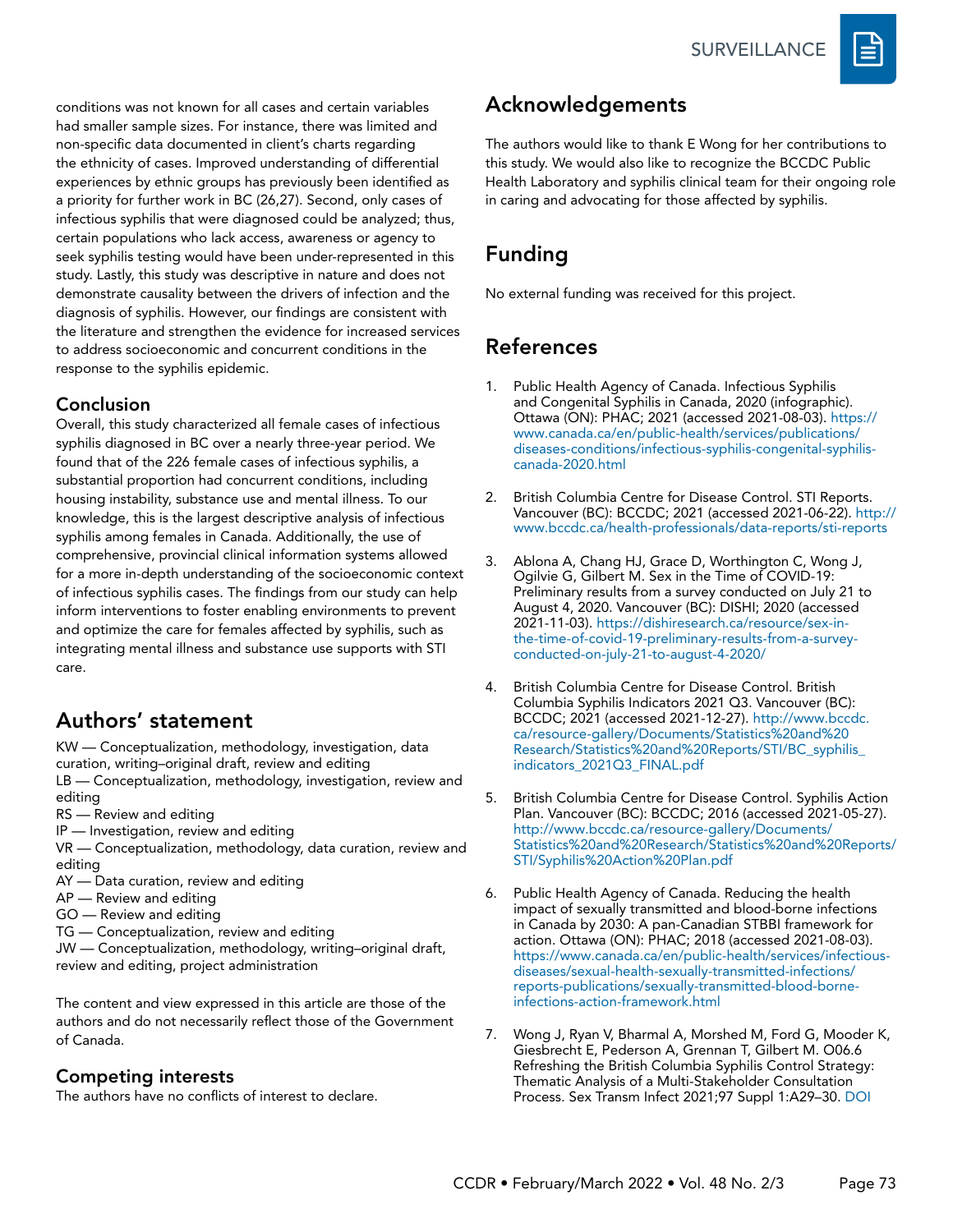

- 8. Singer M. Introduction to Syndemics: A Critical System Approach to Public and Community Health. San Francisco, CA: Jossey-Bass, 2009. ISBN: 978-0-470-47203-3.
- 9. British Columbia Centre for Disease Control. Syphilis. Vancouver (BC): BCCDC; 2021 (accessed 2021-06-11). [http://www.bccdc.ca/health-professionals/clinical-resources/](http://www.bccdc.ca/health-professionals/clinical-resources/case-definitions/syphilis) [case-definitions/syphilis](http://www.bccdc.ca/health-professionals/clinical-resources/case-definitions/syphilis)
- 10. Vancouver Coastal Health. CareConnect. BC: VCH; 2020 (accessed 2021-09-03). [http://www.vch.ca/for-health](http://www.vch.ca/for-health-professionals/resources-updates/careconnect)[professionals/resources-updates/careconnect](http://www.vch.ca/for-health-professionals/resources-updates/careconnect)
- 11. Province of British Columbia. Health Boundaries. Victoria (BC): Government of British Columbia; 2021 (accessed 2021-08-11). [https://www2.gov.bc.ca/gov/content/](https://www2.gov.bc.ca/gov/content/data/geographic-data-services/land-use/administrative-boundaries/health-boundaries
) [data/geographic-data-services/land-use/administrative](https://www2.gov.bc.ca/gov/content/data/geographic-data-services/land-use/administrative-boundaries/health-boundaries
)[boundaries/health-boundaries](https://www2.gov.bc.ca/gov/content/data/geographic-data-services/land-use/administrative-boundaries/health-boundaries
)
- 12. Statistics Canada. Canadian Index of Multiple Deprivation: Dataset and User Guide. Ottawa (ON): StatCan; 2019 (accessed 2021-06-11). [https://www150.statcan.gc.ca/n1/en/](https://www150.statcan.gc.ca/n1/en/catalogue/45200001) [catalogue/45200001](https://www150.statcan.gc.ca/n1/en/catalogue/45200001)
- 13. Shaw SY, Ross C, Nowicki DL, Marshall S, Stephen S, Davies C, Riddell J, Bailey K, Elliott LJ, Reimer JN, Plourde PJ. Infectious syphilis in women: what's old is new again? Int J STD AIDS 2017;28(1):77–87. [DOI](https://doi.org/10.1177/0956462415627397) [PubMed](https://www.ncbi.nlm.nih.gov/entrez/query.fcgi?cmd=Retrieve&db=PubMed&list_uids=26769755&dopt=Abstract)
- 14. Shaw S, Lapple A, Reimer J, Ross C, Nowicki D, Elliott L, Ploudre P. P768 The evolution of an infectious syphilis epidemic in a Canadian urban setting (Poster PS02). Sex Transm Infect 2019;95 Suppl 1:A330. [DOI](https://doi.org/10.1136/sextrans-2019-sti.826)
- 15. Trivedi S, Williams C, Torrone E, Kidd S. National Trends and Reported Risk Factors Among Pregnant Women With Syphilis in the United States, 2012-2016. Obstet Gynecol 2019;133(1):27–32. [DOI](https://doi.org/10.1097/AOG.0000000000003000) [PubMed](https://www.ncbi.nlm.nih.gov/entrez/query.fcgi?cmd=Retrieve&db=PubMed&list_uids=30531570&dopt=Abstract)
- 16. Public Health Agency of Canada. Syphilis in Canada: technical report on epidemiological trends, determinants and interventions. Ottawa (ON): PHAC; 2020 (accessed 2021-06-11). [https://epe.lac-bac.gc.ca/100/201/301/](https://epe.lac-bac.gc.ca/100/201/301/weekly_acquisitions_list-ef/2021/21-12/publications.gc.ca/collections/collection_2021/aspc-phac/HP40-267-2020-eng.pdf) [weekly\\_acquisitions\\_list-ef/2021/21-12/publications.gc.ca/](https://epe.lac-bac.gc.ca/100/201/301/weekly_acquisitions_list-ef/2021/21-12/publications.gc.ca/collections/collection_2021/aspc-phac/HP40-267-2020-eng.pdf) [collections/collection\\_2021/aspc-phac/HP40-267-2020-eng.](https://epe.lac-bac.gc.ca/100/201/301/weekly_acquisitions_list-ef/2021/21-12/publications.gc.ca/collections/collection_2021/aspc-phac/HP40-267-2020-eng.pdf) [pdf](https://epe.lac-bac.gc.ca/100/201/301/weekly_acquisitions_list-ef/2021/21-12/publications.gc.ca/collections/collection_2021/aspc-phac/HP40-267-2020-eng.pdf)
- 17. Ferlatte O, Salway T, Samji H, Dove N, Gesink D, Gilbert M, Oliffe JL, Grennan T, Wong J. An Application of Syndemic Theory to Identify Drivers of the Syphilis Epidemic Among Gay, Bisexual, and Other Men Who Have Sex With Men. Sex Transm Dis 2018;45(3):163–8. [DOI](https://doi.org/10.1097/OLQ.0000000000000713) [PubMed](https://www.ncbi.nlm.nih.gov/entrez/query.fcgi?cmd=Retrieve&db=PubMed&list_uids=29420444&dopt=Abstract)
- 18. Kidd SE, Grey JA, Torrone EA, Weinstock HS. Increased Methamphetamine, Injection Drug, and Heroin Use Among Women and Heterosexual Men with Primary and Secondary Syphilis - United States, 2013-2017. MMWR Morb Mortal Wkly Rep 2019;68(6):144–8. [DOI](https://doi.org/10.15585/mmwr.mm6806a4) [PubMed](https://www.ncbi.nlm.nih.gov/entrez/query.fcgi?cmd=Retrieve&db=PubMed&list_uids=30763294&dopt=Abstract)
- 19. Salway T, Ferlatte O, Shoveller J, Purdie A, Grennan T, Tan DH, Consolacion T, Rich AJ, Dove N, Samji H, Scott K, Blackwell E, Mirau D, Holgerson N, Wong J, Gilbert M. The Need and Desire for Mental Health and Substance Use-Related Services Among Clients of Publicly Funded Sexually Transmitted Infection Clinics in Vancouver, Canada. J Public Health Manag Pract 2019;25(3):E1–10. [DOI](https://doi.org/10.1097/PHH.0000000000000904) [PubMed](https://www.ncbi.nlm.nih.gov/entrez/query.fcgi?cmd=Retrieve&db=PubMed&list_uids=30444755&dopt=Abstract)
- 20. Williams SP, Bryant KL. Sexually Transmitted Infection Prevalence among Homeless Adults in the United States: A Systematic Literature Review. Sex Transm Dis 2018;45(7):494–504. [DOI](https://doi.org/10.1097/OLQ.0000000000000780) [PubMed](https://www.ncbi.nlm.nih.gov/entrez/query.fcgi?cmd=Retrieve&db=PubMed&list_uids=29465661&dopt=Abstract)
- 21. National Collaborating Centre for Infectious Diseases. Incarceration and sexually transmitted and bloodborne diseases. Winnipeg (MB): NCCID; 2021 (accessed 2021-12-12). [https://nccid.ca/publications/incarceration-and](https://nccid.ca/publications/incarceration-and-stbbis/)[stbbis/](https://nccid.ca/publications/incarceration-and-stbbis/)
- 22. Taylor S, Haworth-Brockman M, Keynan Y. Slipping through: mobility's influence on infectious disease risks for justice-involved women in Canada. Health Justice 2021;9(1):35. [DOI](https://doi.org/10.1186/s40352-021-00157-3) [PubMed](https://www.ncbi.nlm.nih.gov/entrez/query.fcgi?cmd=Retrieve&db=PubMed&list_uids=34845559&dopt=Abstract)
- 23. Bartlett SR, Buxton J, Palayew A, Picchio CA, Janjua NZ, Kronfli N. Hepatitis C Virus Prevalence, Screening, and Treatment Among People Who Are Incarcerated in Canada: Leaving No One Behind in the Direct-Acting Antiviral Era. Clin Liver Dis (Hoboken) 2021;17(2):75–80. [DOI](https://doi.org/10.1002/cld.1023) [PubMed](https://www.ncbi.nlm.nih.gov/entrez/query.fcgi?cmd=Retrieve&db=PubMed&list_uids=33680440&dopt=Abstract)
- 24. Reekie A, Gratrix J, Ahmed R, Smyczek P. P138 Evaluating Opt-Out STI Testing at Admission within a Short-Term Correctional Facility Located in Alberta, Canada. Sex Transm Infect 2021;97:A95. [DOI](http://doi.org/10.1136/sextrans-2021-sti.249)
- 25. Kronfli N, Dussault C, Bartlett S, Fuchs D, Kaita K, Harland K, Martin B, Whitten-Nagle C, Cox J. Disparities in hepatitis C care across Canadian provincial prisons: Implications for hepatitis C micro-elimination. Can Liver J 2021;4(3):292-310. [https://canlivj.utpjournals.press/doi/abs/10.3138/](https://canlivj.utpjournals.press/doi/abs/10.3138/canlivj-2020-0035) [canlivj-2020-0035](https://canlivj.utpjournals.press/doi/abs/10.3138/canlivj-2020-0035)
- 26. Turpel-Lafond ME. In Plain Sight: Addressing Indigenous-specific Racism and Discrimination in B.C. Health Care. Government of British Columbia; 2020 (accessed 2021-12-16). [https://engage.gov.bc.ca/app/](https://engage.gov.bc.ca/app/uploads/sites/613/2020/11/In-Plain-Sight-Full-Report.pdf) [uploads/sites/613/2020/11/In-Plain-Sight-Full-Report.pdf](https://engage.gov.bc.ca/app/uploads/sites/613/2020/11/In-Plain-Sight-Full-Report.pdf)
- 27. British Columbia's Office of the Human Rights Commissioner. Disaggregated demographic data collection in British Columbia: The grandmother perspective. Vancouver (BC): BCOHR; 2020 (accessed 2021-12-16). [https://bchumanrights.](https://bchumanrights.ca/wp-content/uploads/BCOHRC_Sept2020_Disaggregated-Data-Report_FINAL.pdf) [ca/wp-content/uploads/BCOHRC\\_Sept2020\\_Disaggregated-](https://bchumanrights.ca/wp-content/uploads/BCOHRC_Sept2020_Disaggregated-Data-Report_FINAL.pdf)[Data-Report\\_FINAL.pdf](https://bchumanrights.ca/wp-content/uploads/BCOHRC_Sept2020_Disaggregated-Data-Report_FINAL.pdf)